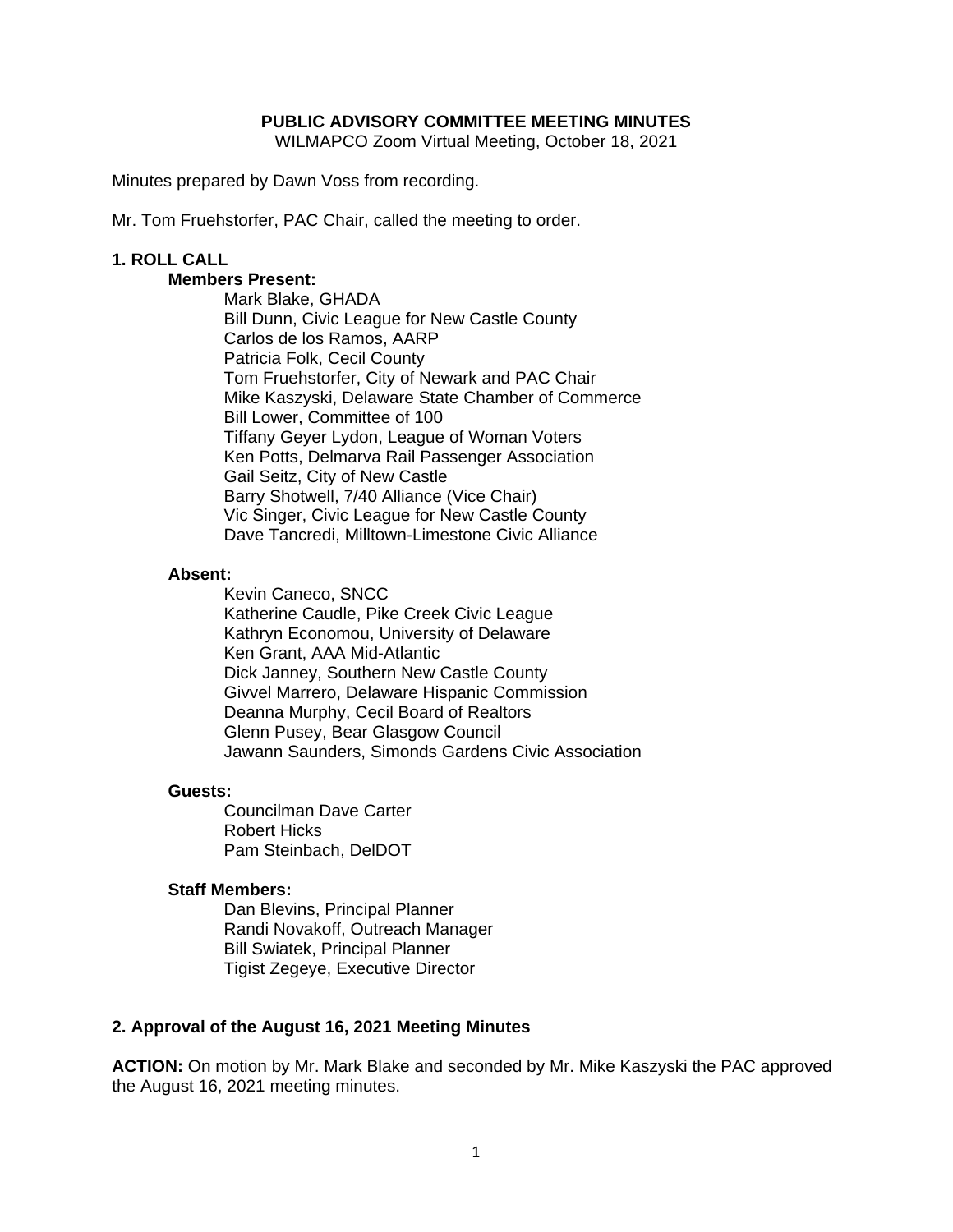## **3. Public Comment Period:**

None.

# **4. Executive Director's Report:**

Ms. Zegeye shared the following public outreach information:

- $\bullet$  The Council meeting was held on September the 9<sup>th</sup>. There were four action items on the agenda. Council approved the use of federal funds for FY 22. They endorsed the Route 9 Paths Plan, the Delaware Statewide Truck Parking Study, and the First and Final Mile Freight Network Development Study. The two presentations on the agenda were the Regional Progress Report and the WILMAPCO video, "What is an MPO?"
- Staff continue to support the development of the New Castle County Comp Plan.
- A final draft of the Southbridge Neighborhood Plan was completed, and it should be presented at the next PAC meeting.
- Staff participated in the Transportation Performance Measure Workshop on September 28<sup>th</sup> and 30<sup>th</sup> with DelDOT and FHWA.
- Staff will be presenting our Equity Initiatives at the American Planning Association Delaware Lunch and Learn, which is tentatively scheduled for October 28th.
- The Churchman's Crossing Plan Update project team has assembled a draft plan. The draft was presented to the advisory committee on September 27<sup>th</sup> and will be presented to the public on October 25<sup>th</sup>.
- Staff conducted a Walkable Community Workshop in Middletown on September 29th.
- The advisory committee for Union Street Reconfiguration and Streetscape Improvement met on October 13<sup>th</sup>. A virtual public workshop is scheduled for October 27<sup>th</sup>.
- The I-95 Cap Feasibility Study advisory committee met on September  $30<sup>th</sup>$ . This meeting included a walking tour of the I-95 corridor. A follow up virtual meeting will be held on November 2<sup>nd</sup> for advisory committee members who were unable to attend the first meeting.
- The Townsend Walkable Community Workshop was held on July 12<sup>th</sup> and staff presented the workshop results to the Townsend Town Council on September 1<sup>st</sup>.
- The City of New Castle Transportation Plan online public workshop was held on September 13<sup>th</sup>. The advisory committee will meet on October 26<sup>th</sup>. An in-person New Castle City Council workshop is scheduled for November 9<sup>th</sup>.
- On November  $3<sup>rd</sup>$  at 4:00 p.m. Wilmington Transit Corridors will have a workshop. It is a DelDOT meeting about shelters with real-time signs, and sidewalks and crosswalks on Orange and King Streets between MLK and 10<sup>th</sup> Street and then 8<sup>th</sup> through 9<sup>th</sup>. The link will be provided through the chat.

# **ACTION ITEMS:**

None.

# **PRESENTATION/DISCUSSION ITEMS:**

**5. City of New Castle Transportation Plan –** Presented by Ms. Heather Dunigan.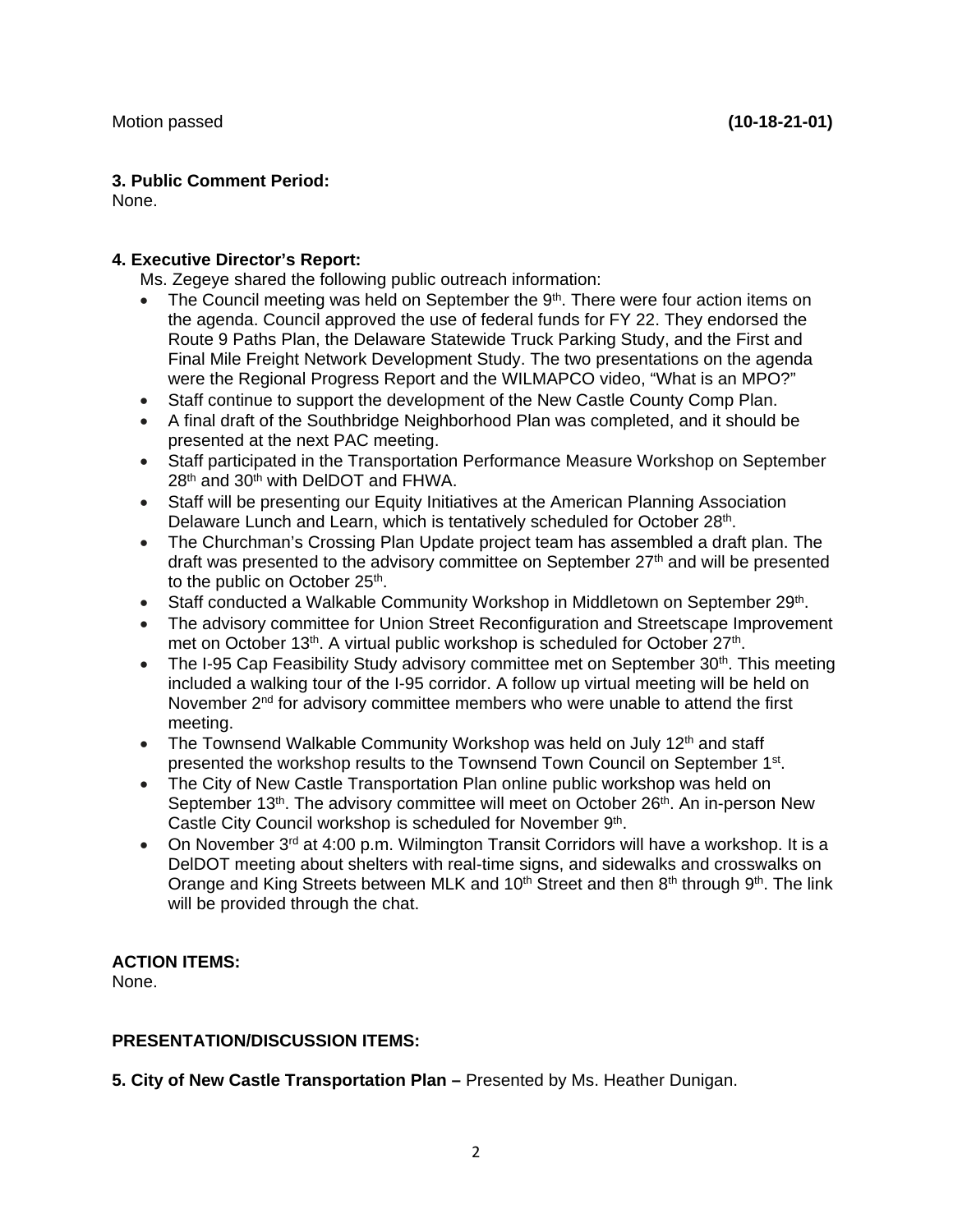The City of New Castle asked WILMAPCO to do this plan to improve their overall transportation network, including connectivity for walking and biking; address issues with truck cut-through traffic in town; improve safety, and parking. The community would like to see areas where there is flooding concerns addressed, as well as improved gateways to the historic center.

A community visioning workshop was held in September. Draft recommendations were released for public feedback. The team is refining those recommendations to create the report. Century Engineering was selected as the consultant team. Two online workshops have been held on February 10<sup>th</sup> and September 13<sup>th</sup>. In addition, a Wikimap is on the project website, where people may mark comments on a map and view comments added by other participants. There was an in-person kiosk in the park over the summer, and an in-person workshop will be held on November 9<sup>th</sup>. The in-person event over the summer was in conjunction with a concert in Battery Park and had good turnout

The February 10<sup>th</sup> workshop used breakout rooms on Zoom. This allowed for small group conversations after which the moderators reported to the larger group. The team heard there are gaps in the walking and biking system that need improvement and better connections are needed to cross streets. Other issues include traffic, through-traffic directed to local streets, cutthrough traffic, congestion, and parking..

Initial recommendations were presented at the September 13<sup>th</sup> workshop, with a presentation that was broken up by poll questions throughout and then Q and A at the end. Reducing the speed limits throughout the city was recommended. This was supported by 67% of attendees. Some were concerned that all the streets were not appropriate for lower speed limits, so that will be discussed with the advisory committee. There are also concerns about traffic backing up on SR 273 and at the US 13/273 intersection.

Alternative concepts were presented for the SR 273/SR 141, Ferry Cut Off/Delaware Street, Ferry Cut Off/6<sup>th</sup> Street, W. 7<sup>th</sup> Street/Washington Street intersections. These focused on improving traffic slow on main roads, reducing cut through traffic, and improving nonmotorized access. Concepts for SR 273/SR 141 all had only light support so planners will be looking at other options. At Ferry Cut Off/Delaware Street, participants favored the Gateway concept that would create a landscaped right turn lane to access the historic district. For the Ferry Cut Off/6<sup>th</sup> Street intersection, participants favored the Dutch Left option, which would allow uninterrupted traffic flow on SR 9 while cars would turn around an island to access the historic district. At W. 7th Street/Washington Street, the Washington Sweep was preferred, creating a smoother movement for turning traffic.

Expanding the bicycle and pedestrian network was supported by 93% of attendees. Ms. Dunigan reviewed specific proposals which include a mix of multiuse pathway and elevated bikeways.

Expanding parking on Chestnut was unpopular with 39% of people supporting this concept and 39% not. All options try to reduce the amount of pavement to help with flooding. A DelDOT project in the TIP addresses flood mitigation on the south side of the City of New Castle. This is funded for construction in FY 2028. A number of gateway locations can be enhanced. A matrix was created to show areas that are improved by each recommendation.

On October 26th the advisory committee will meet and discuss refinements to the recommendations. An in-person City Council Workshop, where the refinements will be presented will be held November 9th.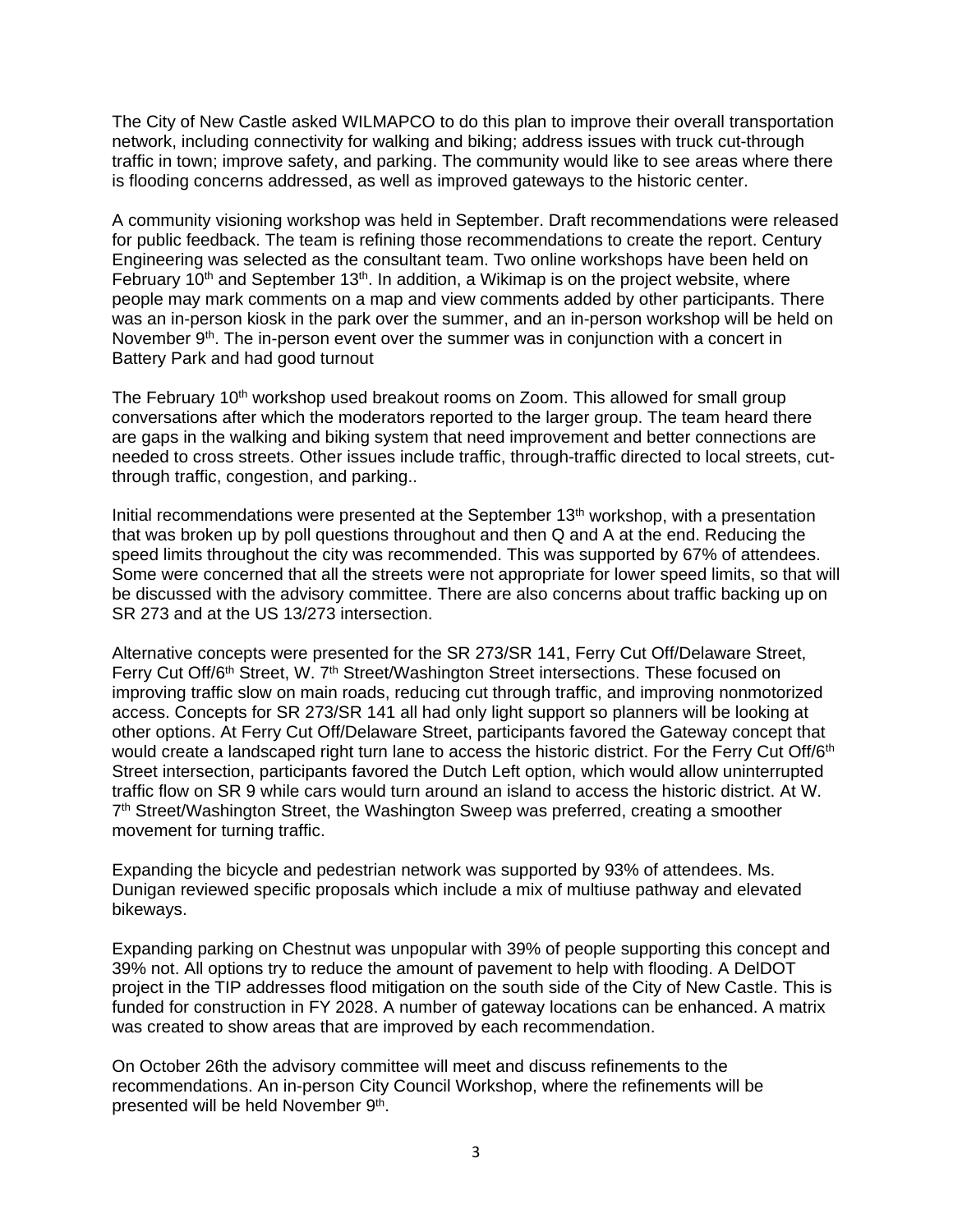Mr. Dave Tancredi asked if the locations in the plan were cross referenced with pedestrian accidents. Ms. Dunigan replied that SR 273/SR 141 is a key intersection for pedestrian connections.

Mr. Mike Kaszyski asked if the team considered a traffic circle at Delaware Street and SR 273. He said that Ms. Dunigan mentioned bumping out the island and making a little harder turn coming into the historic district, but he asked if a traffic circle was considered. Ms. Dunigan replied that the team did originally consider a roundabout, but because of the proximity to the railroad tracks the team did not think that was a great location to pursue that. So, that was scrapped before the team went to the public with it. It is not a bad idea. On paper it works, but the railroad tracks make it a really tricky location.

Ms. Gail Seitz asked how the numbers of participants and quality of input compare to doing workshops in person since most of the public workshops for this study have been virtual. Ms. Dunigan replied that the quality of the input has been great, and there have been good discussions during the meetings, particularly the first one with the breakout rooms. The team was able to get one-on-one discussion with people. At the second one, they did not use break out rooms, but used the chat feature so the comments were a little less in depth. The team relied on the polls, which do not give a sense why people are responding a certain way. People were responding to the polls, but you miss that more personal interaction. The event at Battery Park was awesome. The team had at least as much attendance as they did at the online workshops and had good, in-depth conversations with people because it was a more leisurely and informal atmosphere.

Mr. Bill Dunn asked the present capacity of the parking in Battery Park and what increase was proposed, because it is pretty small. Ms. Dunigan replied that it would have probably doubled the size with the new facility. Sixty-eight spaces were proposed. The existing lot was a very controversial project for the city so the idea of putting twice as many spaces there is probably twice as controversial.

Mr. Carlos de los Ramos asked if this is going to be a free parking project or if there would be a charge. Ms. Dunigan said it is currently free and probably would continue to be in the future due to the large cost of enforcing paid parking. Anywhere there is parking, you could put a parking meter kiosk in or have the pay to park app in place, but without somebody actually physically going out to enforce it, it is kind of meaningless, and it is costly to have personnel to do that.

**6. Townsend Walkable Community Workshop** – Presented by Ms. Heather Dunigan A Walkable Community Workshop was held in Townsend on July 12<sup>th</sup>. Eleven people participated, including members of the Town Council and residents. Participants met in the municipal park and walked toward Townsend Village 2 along Wiggins Mill Road. Participants then put ideas on a map of the town. There were ideas for new pedestrian and bike connections focusing on connecting different developments to other parts of town. The park where the workshop was held is somewhat disconnected. There are already goat paths through an empty lot next to the park. The community recommends the town acquire that lot and add a pathway connecting Chestnut Street to the park. The use of rest of the lot could be determined through a public outreach process.

Wiggins Mill Road has no pedestrian facilities. People complained of speeding traffic. The group had a police escort and yellow safety vests, but that should not be necessary to walk safely on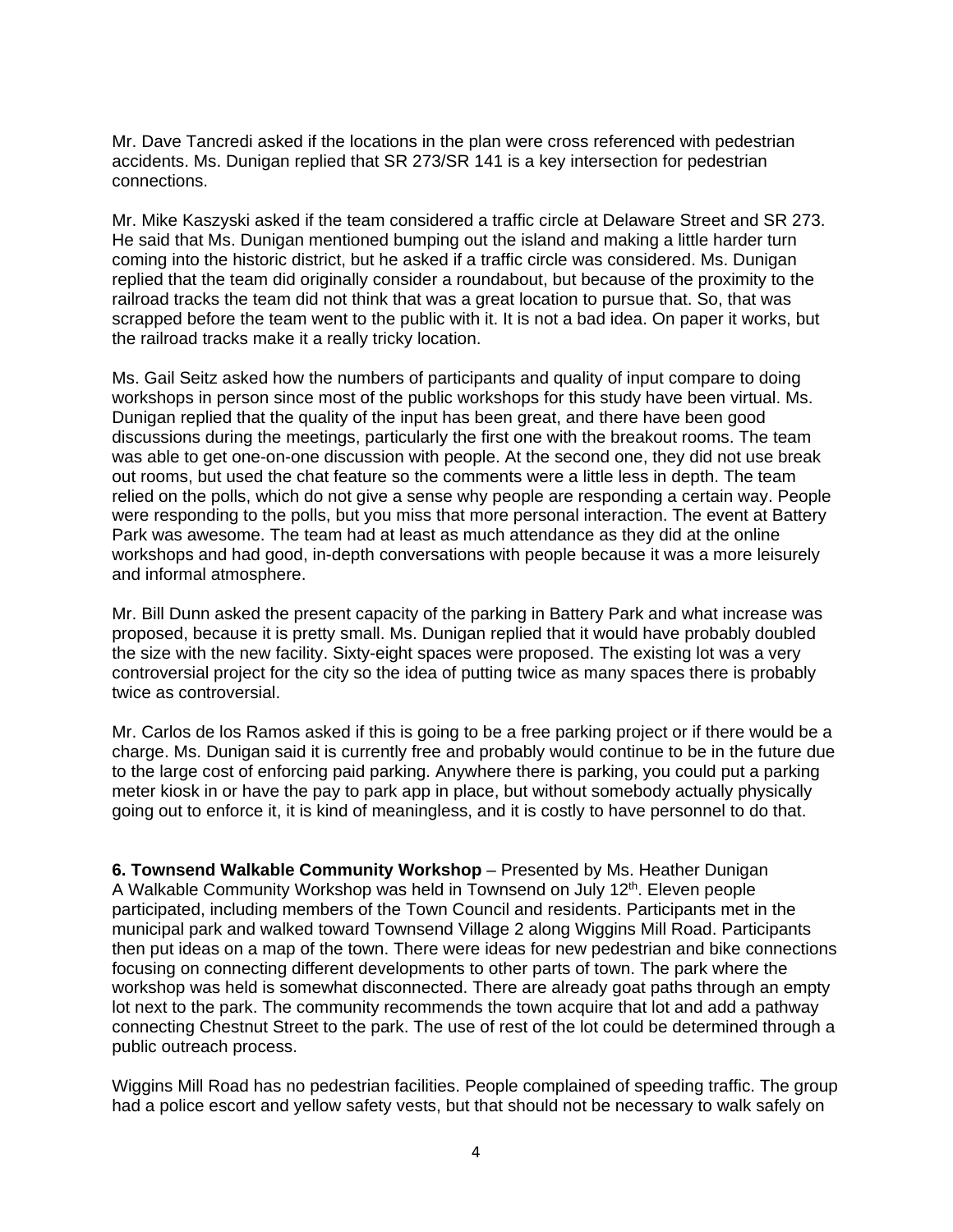this road. The community recommended a pathway be built next to or more remotely parallel to the road. There is a narrow culvert along Wiggins Mill Road where it narrows down to one lane, so building a separate bridge next to that was suggested. There are plans to improve the Wiggins Mill Park so that will eventually be a pedestrian destination for the community. The participants identified a number of traffic calming measures, including replacing most of the fourway stop signs with mini circles. Participants suggested improving some other intersections on Main Street and installing better pedestrian lighting. There is some pedestrian-scale lighting from an earlier streetscaping project, but the community wants it extended further down the street.

The next steps include working on getting funding for phase three of the Main Street improvements, and seeking funding for the other recommendations from a variety of funding programs available. A section in the report describes what these funding opportunities might be.

Mr. Carter asked if there was any discussion of extending Wiggins Mill Road. If there is a way to make that connection, the two towns could be connected. Ms. Dunigan said she agrees, the community did mention an interest in connecting up to Middletown. That is also part of the New Castle County Bicycle Plan. Mr. Carter said we are talking about a mile or so, and we are now talking about probably going to have to go over onto the east side of that section of road. He thinks we have lost that opportunity with the new subdivision on the west side to get up to that connection, but if somebody does not move something pretty quick, it is going to be too late.

### **7. Union Street Reconfiguration and Streetscape Improvement –** Presented by Mr. Dave Gula

The Union Street Reconfiguration and Streetscape Improvements Study had a public workshop in May and an Advisory Committee meeting in April. The second Advisory Committee meeting was on October 13th. About half of the committee was able to attend including State Representative Dorsey-Walker and City Council members. There will be a legislative briefing on October 20<sup>th</sup> for elected officials who were unable to attend.

In the visioning process, people were asked their relationship to Union Street. 67% live near Union Street. 48% go to businesses on Union Street, 26%, do both. 18% use Union Street to commute. 7% live on Union Street. 3% worked at a business on Union Street. When asked how they usually get there, 58% drive, 27% walk, 10% bike, and 3% drive and walk. 67% say they would prefer to walk. 42% said they would like to ride a bike. Sixty-one responses to the public engagement were received from both the workshop and the website.

Many of the people who attended the workshop are most interested in going to restaurants. There are a lot of restaurants and activity north of 4th Street, which indicates where the most improvements are needed. The intersection of Pennsylvania Avenue and Union Street was a difficult and unsignalized intersection. However, since the conclusion of this survey, the City and DelDOT completed intersection improvements including signals, pedestrian islands, and crosswalks. Transit service is good. People love outdoor dining. Better signage is needed, especially for parking. Many people say to get rid of the angle parking, and many people say they love the angle parking. The bike lane needs improvement because it is not comfortable, can be dangerous, and impedes parking. Some commented better pedestrian lighting is needed. People really want to slow traffic to make it feel more comfortable for pedestrians.

When asked about their experience driving, walking, biking, riding the bus, and parking. Many people complained about back-in parking and speeding. Bus riders complained of the lack of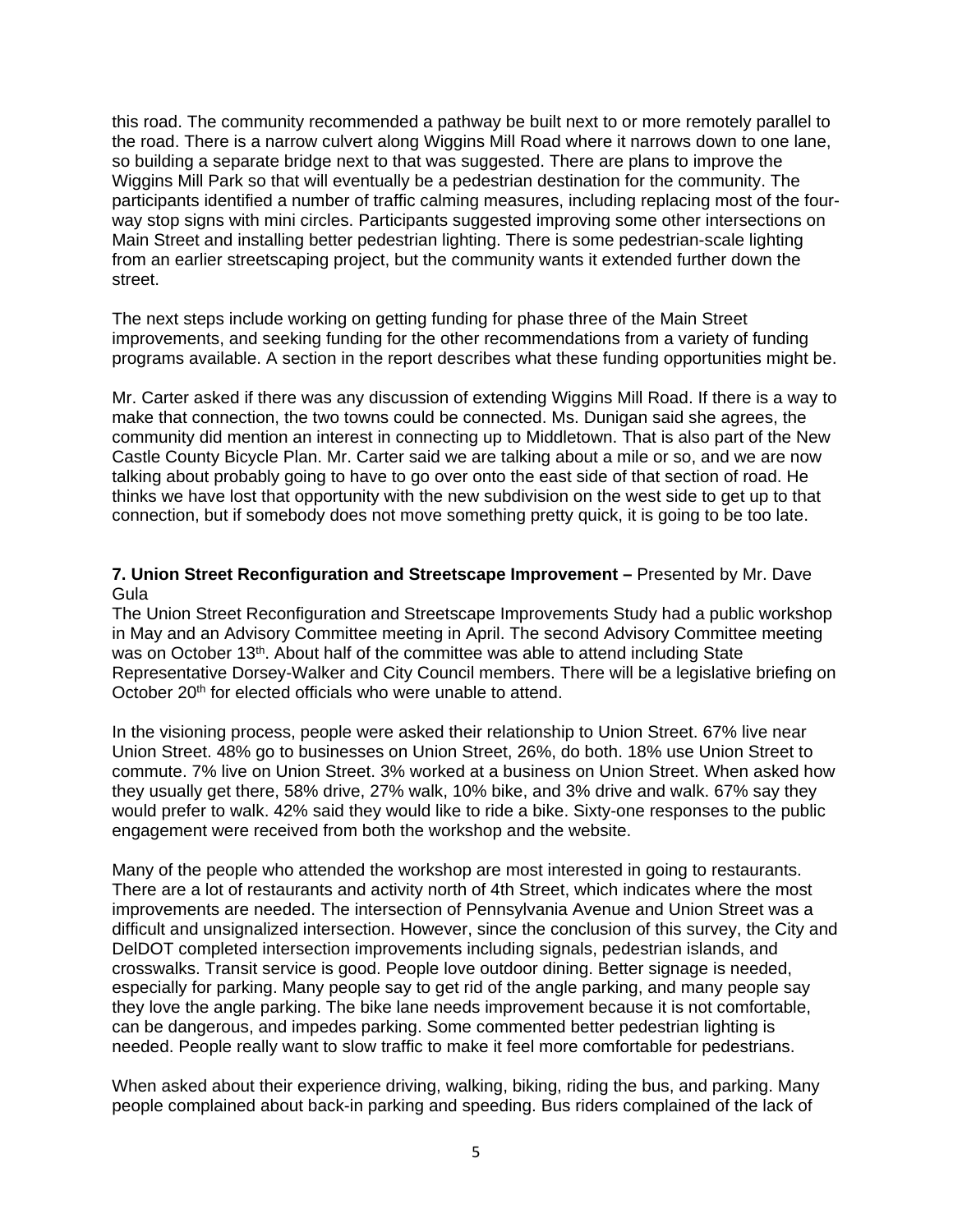shelters. People say they would accept fewer bus stops to get better amenities. Some people do not parallel park and some people do not understand back-in diagonal parking. There were comments about aggressive drivers who do not respect pedestrians in crosswalks, narrow sidewalks, no tree cover, and not being able to cross the street safely. Comments related to biking range from nobody uses the bike lane, remove it; to it is better than nothing.

When asked what components are most important for Union Street, 19% said trees, 17% said outdoor dining, 15% said wider sidewalks, 11% said better crosswalks, 9% said improve lighting. When asked what is least is important, 14% said tree planters, 12% said wider sidewalks are not needed, 10% want bike parking, 9%, want more parking, and 9% said drop off and delivery solutions. When asked about the vision, Union Street is a place to stroll and watch people and have a drink. It is walkable, and comfortable, and attractive, and has things to do. They are looking to take these positives and accentuate them in the future. The wish list prioritizes pedestrians, not just safety, but also art, shade, and seating. People want slower traffic. People want more outdoor dining space, consistent aesthetics, convenient and comfortable transit, safe and protected bike lanes, management of the parking, and loading times and zones.

Pedestrian improvements include making it ADA accessible and having space on the sidewalk for walking and for café dining. Transit concerns include transit delay if the bike lane is moved, and space for transit amenities. For freight, the best use of curbs needs to be determined, setting aside areas for deliveries and pickups. For vehicles, the level of service is always a concern, and there is concern about on-street parking capacity. When people drive in and there are no spaces, people park in the neighborhoods. For bicycles, there needs to be a higher bicycle level of comfort, because it is it connected street for the Wilmington Bicycle Plan.

Alternative 2 is a top scoring alternative. There is seventy feet of public space, the curb would be moved to create twelve-foot sidewalks and narrow the roadway to 46-feet of pavement, which will include the parking areas and the bike lane. This configuration shows parallel parking on both sides of the street and the continuation of two eleven-foot travel lanes. It shows the utilities as buried, which is a concern due to cost. The bike lane remains on the east side with a buffer from the street, so it would be curb level.

Alternative 6 is the second-best performing alternative and does not remove the existing utilities, which is less expensive and less construction time. This alternative moves the curb to narrow the street. There is a little less space on the sidewalk due to the utilities. The bike lane would be moved to the west side of the street, which requires accommodations at the transit stops for the bike lane to pass behind the stop, so it does not interfere with those boarding the bus. A current project in the city of Wilmington costs a million dollars per block to remove the utilities. On Union Street, removing utilities from both sides will cost closer to \$2 million per block. Another consideration is that in the state of Delaware, transportation dollars are not used to underground utilities, so the funds would not come from DelDOT's Capital Transportation Program.

Another alternative that scored very well has street pavement width similar to the other options. The curbs are moved, but not the utilities. Bike lanes are on both sides of the street but at the cost of outdoor seating on the east side where it is most popular. There would be a northbound bike lane even though it is a southbound road, and the southbound travel lane would have a sharrow and would be a shared lane for cyclists and motorists. This is not a popular option as the safety for cyclists is greatly reduced.